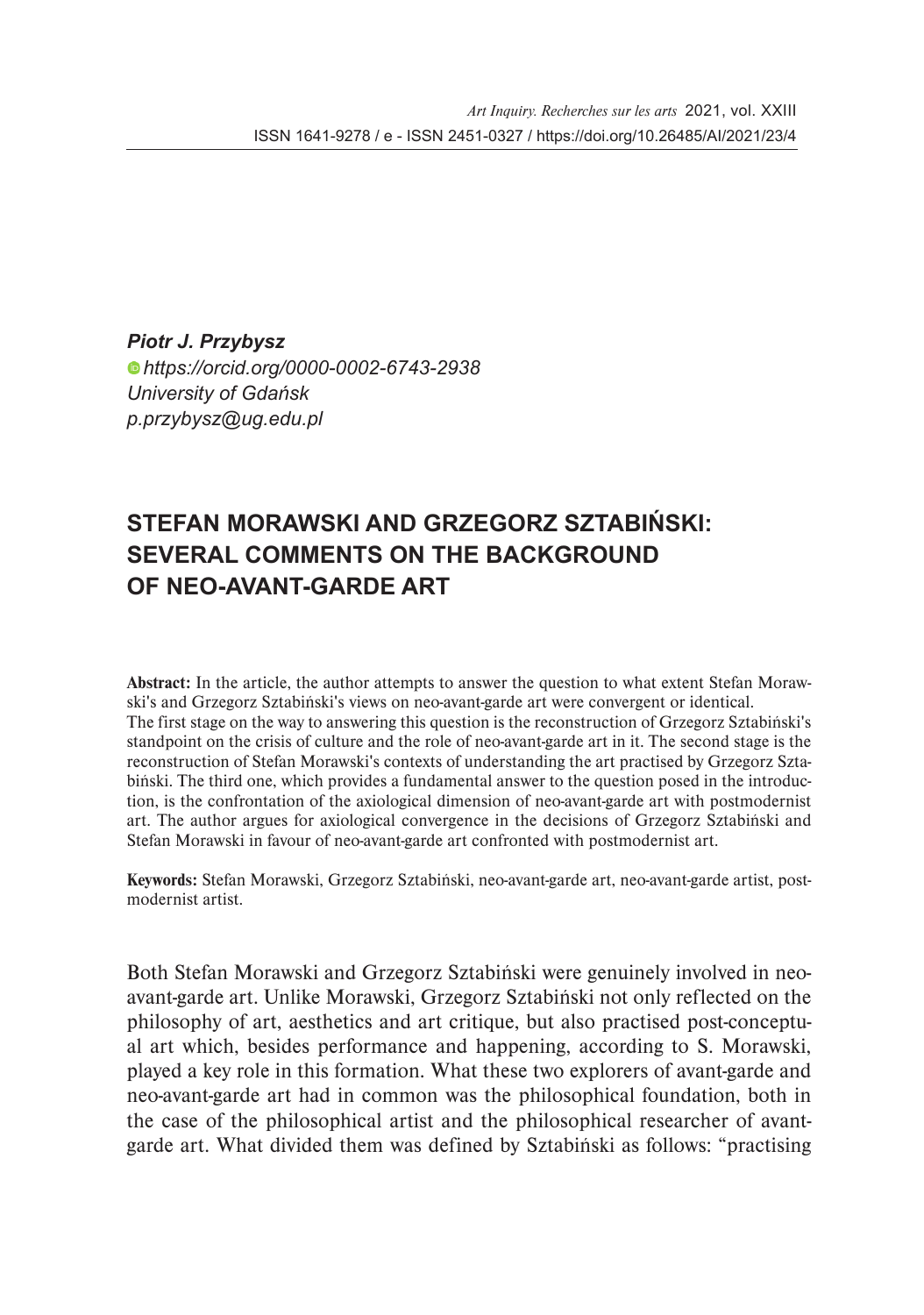philosophy and philosophising in art (or anti-art) are not the same thing,"1 while Morawski pointed out that "the para-artist and the philosophising theorist therefore walk not so much toward each other as side by side, step by step, burdened by the same burden of a torn civilisation and a torn consciousness that in no way accepts despair and hopelessness."2 Both advocated a diagnosis of the crisis of contemporary culture and art that responds to this crisis. Morawski adopted something that is not a universally accepted distinction, that is to call the works of avant-garde art at the beginning of the 20th century the avant-garde or the Great Avant-garde, while he termed the achievements of artists after World War II as neo-avant-garde art. Morawski also defined it as "the avant-garde within avant-garde."3 This means that he identified new issues in it that differ significantly from those found in the Great Avant-garde. Additionally, he pointed out that in the case of the neo-avant-garde we are dealing with a decidedly more radical character of many proposals. He thought it was wrong to emphasise the continuity between the two avant-garde formations, claiming that their relationship is as apparent as it is insignificant.

Sztabiński was very accurate in identifying the key points in Morawski's decisions about the avant-garde. In his review *Kryzys sztuki – kryzys estetyki*  (1988) which concerned two books: *Na zakręcie od sztuki do po-sztuki* (1986) and *Zmierz estetyki – rzekomy czy autentyczny?* (1987), he formulated what I regard today as an accurate assessment of the role played by avant-garde art in the broader cultural and civilizational context. The above books were a summary of over fifteen years of research. Morawski, studying the category of the cultural crisis in the late 1970s, claimed that, in fact, its most important dimension is an axiological one. In other words, the hitherto prevailing hierarchy of values is giving way to a new one. In his review, Sztabiński reduced the crisis to an illness that produces antibodies in the body. Similarly, a culture in crisis, for Sztabiński indisputably, defends itself by producing antibodies. Thus, antibodies can be reduced to a body's/culture's response to areas affected by crisis. Neo-avantgarde art is such an antibody. Therefore, on the basis of actions opposing crisis phenomena in culture, we can deduce what this crisis concerns. It is analogous with art and aesthetics. Sztabiński pointed to a rare, but very characteristic attitude for Morawski, namely a careful observation of artistic tendencies in the avant-garde. He wrote that "Morawski can often be found in the disorderly and risky atmosphere of avant-garde discussions, exhibitions, happenings, per-

G. Sztabiński, *Etos awangardy, etos filozofii a postmodernizm,* "Przegląd Filozoficzny. Nowa Seria" 1994, no. 4, p. 91. 1

S. Morawski, *Rozmyślania bez tytułu*, [in:] *Sztuka otwarta. Parateatr II*, ed. B. Litwiniec, Ośrodek Teatru Otwartego "Kalambur", Wrocław 1982, p. 137. 2

S. Morawski, *Awangarda XX wieku – stara i nowa,* "Miesięcznik Literacki" 1975, no. 3, p. 53. 3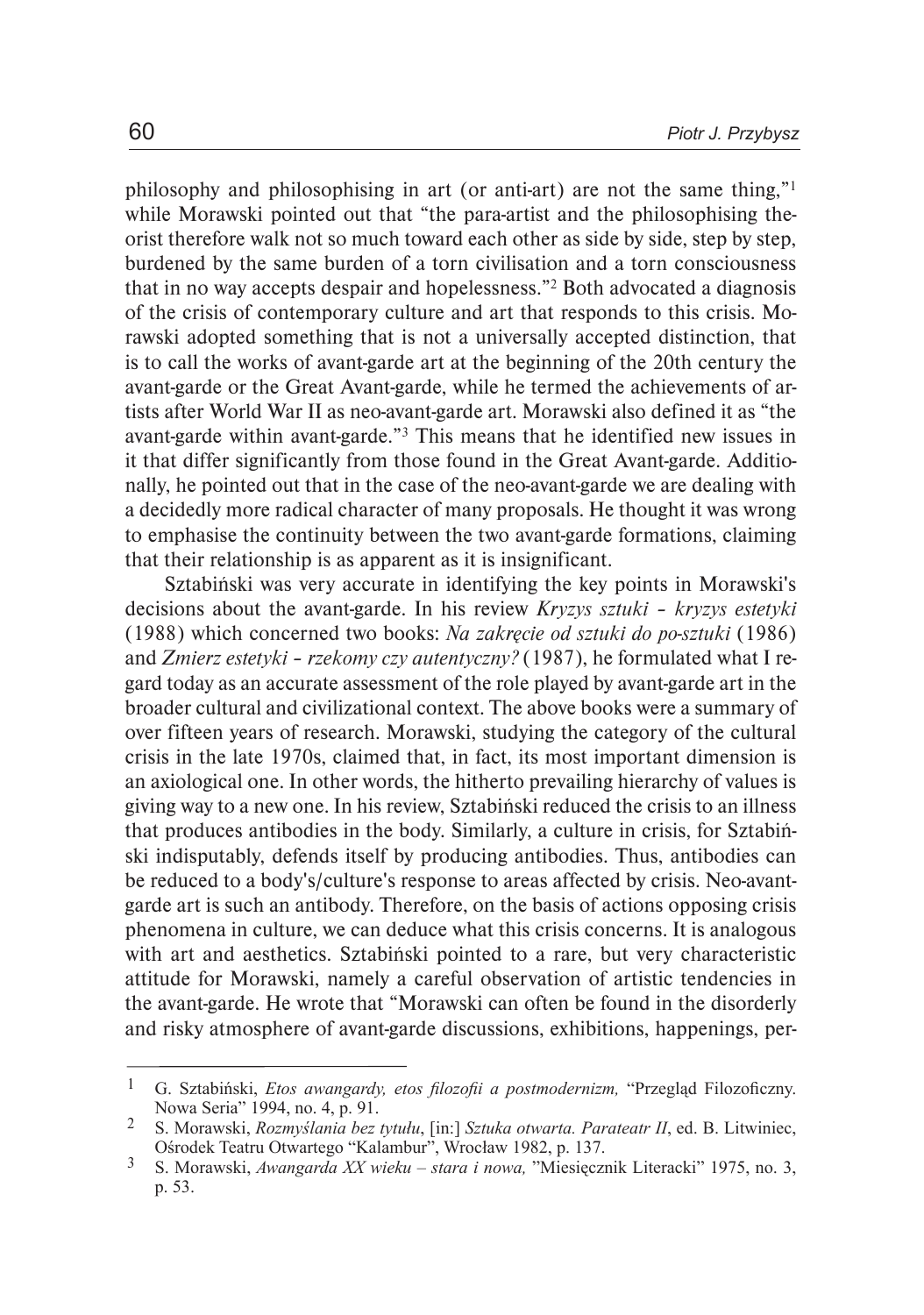formances, etc. One of the reasons for undertaking this effort is the conviction that it is through the observation of the latest phenomena in art, most often rebellious, critically referring both to the artistic tradition and to many phenomena in the contemporary world, that, based on the abovementioned principle of observing antibodies, one can discover illnesses relevant to the culture of our times."4 Since the neo-avant-garde is a response to crisis, an important issue for Sztabiński was to find an answer to the question what an artist should create in such a situation, what their art should be about. Following Morawski's solutions, he pointed to the following areas: it should replace art with a game with reality, base it on contestation and provocation (from Marcel Duchamp, through gesture and action art, to happening and performance); it should renounce individual values and combine the circulation of aestheticized culture (pop-art, hyperrealism); it should use contemporary technology (luminous-kinetic art, tech-art); it should replace the production of works of art with metaesthetic reflection<sup>5</sup>. I think that the first and the last of the ways of creating art are closest to Sztabiński's choices.

### Neo-avant-garde art as a defence of modernist heritage or anticipation of a postmodern formation

Contrary to what Sztabiński claimed, Morawski did not sympathise with the neo-avant-garde en bloc<sup>6</sup>. In the mid 1980s, apart from definitively formulating the theory of the avant-garde and its methodological foundations, he specified and named the causes of the neo-avant-garde formation crisis. This is an integral part of the theory of the avant-garde, which Morawski essentially understood as a critical theory of "cultural deformations, falsities and deficiencies in the socialisation of human beings, including the spirit […]"7. In this concluding work, he distinguished four causes of the neo-avant-garde crisis.

The first, and probably most important one, is the exhaustion of the intellectual and perceptual potential of the successive "-isms" chasing at a frantic

G. Sztabiński, *Kryzys sztuki – kryzys estetyki,* "Studia Filozoficzne" 1988, no. 11, p. 168. 4

See Ibid., pp. 169-170. 5

See G. Sztabiński, *Etos awangardy, etos filozofii*…, p. 91; G. Sztabiński, *Neoawangarda i postmodernizm. Refleksje Stefana Morawskiego nad sztuką współczesną*, in: *Przekraczanie estetyki*, ed. Z. Rosińska, A. Łabuńska, Wydział Filozofii i Socjologii Uniwersytetu Warszawskiego, Warszawa 2003, p. 142; I. Lorenc, G. Sztabiński, *Logos, Mythos and Avant-garde Art. The Philosophical and Aesthetic Views of Stefan Morawski*, in: 2*0th Century Aesthetics in Poland. Masters and Their Followers,* ed. Krystyna Wilkoszewska, Semper, Warszawa 2013, p. 123. 6

S. Morawski, *O słabościach praxis neoawangardowej i niedostatkach teorii awangardy*, in: *Wybory i ryzyka awangardy. Studia z teorii awangardy*, ed. U. Czartoryska, R. W. Kluszczyński, PWN, Warszawa – Łódź 1985, p. 22. 7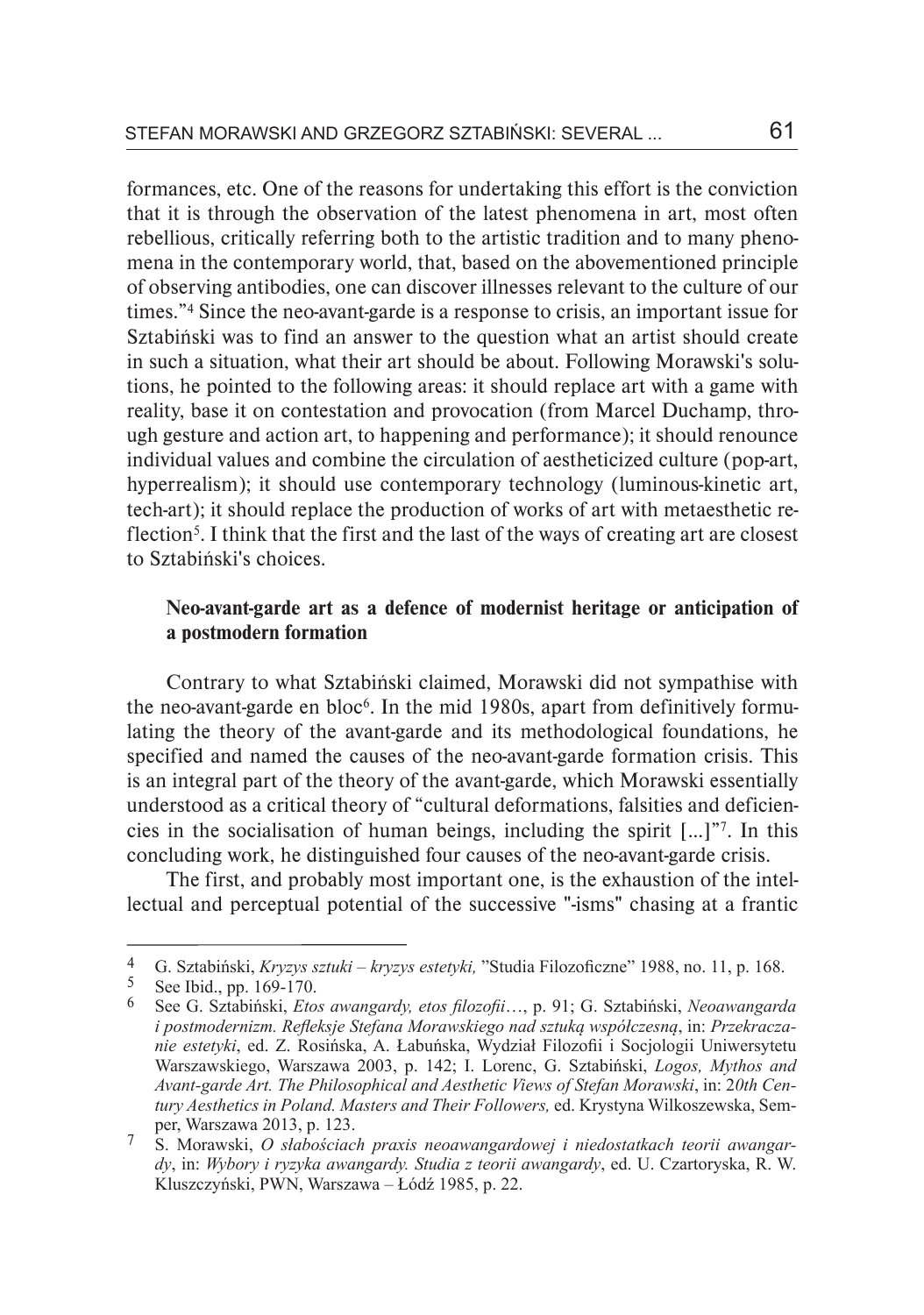pace; the weariness of both perception and inventiveness, a lack of new, fresh and surprising ideas that would surpass the existing ones. Endless attacks on social taboo bastions and until now insurmountable limits, artistic provocations and manifestoes competing in the radicalisation of positions, shaking social opinion and its stereotypical notions, must have led to indifference towards these contesting behaviours and, at the same time, to the exhaustion of ideas for further surpassing borders not yet crossed.

The second one was the absence of the onslaught of successive "-isms", which created a feeling of emptiness and disorientation with regards to the need and sense of doing art. This resulted in the atomisation and privatisation of the artistic environment. Each of the artists, on their own account, assessed the value of the art of rebellion and contestation, of administering justice to contemporary times and being a mirror which helps to make the viewer aware of who we are. A valuation made all the more difficult by the fact that this kind of art was becoming more and more common as a mannerism behind which emptiness was concealed.

The third one is the "taming" of neo-avant-garde art by the mass media. The slogans of one advertisement were transferred into the promotion and commercialisation of another. If the neo-avant-garde proved in its work that everything is acceptable (death on stage, packing and displaying the artist's excrement, etc.), then, on the other hand, it took the form of the slogan that everything is for sale and to be bought. Valuing and classifying was out of the question: intimacy and privacy, transcendence and revolution, alongside opportunism dictated by the rules of the market in line with the expectations of art dealers and managers, were all advertised and acknowledged in a way that made them indistinguishable from one another.

The fourth one is utopias. The neo-avant-garde tried to realise them, e.g. creative life in artistic communities (Living Theatre), consolidation of transcendental experiences through the ability to experience natural states of illumination (Edward Stachura), creation of existential order beyond the mystified and mystifying ideology (Joseph Beuys, Otto Mühl) – they introduced artists to the area of radical anxiety and risk. Can this utopian proposal be realised? What costs and sacrifices will it require? Where to find proven methods that guarantee the achievement of the goal? Will the result correspond with what was imagined and hoped for? The exceptions were those artists who decided not to change, but to adapt.

In 1983, with his work on the crisis of culture and art, Morawski formulated the notion of the crisis of the neo-avant-garde. He strongly emphasised the functioning of two antithetical currents in it: a conformist and a protest one. The former has surrendered itself to the mass media – it is vulgar and flattens the world, and by massaging minds it reduces everything to a sterile dimension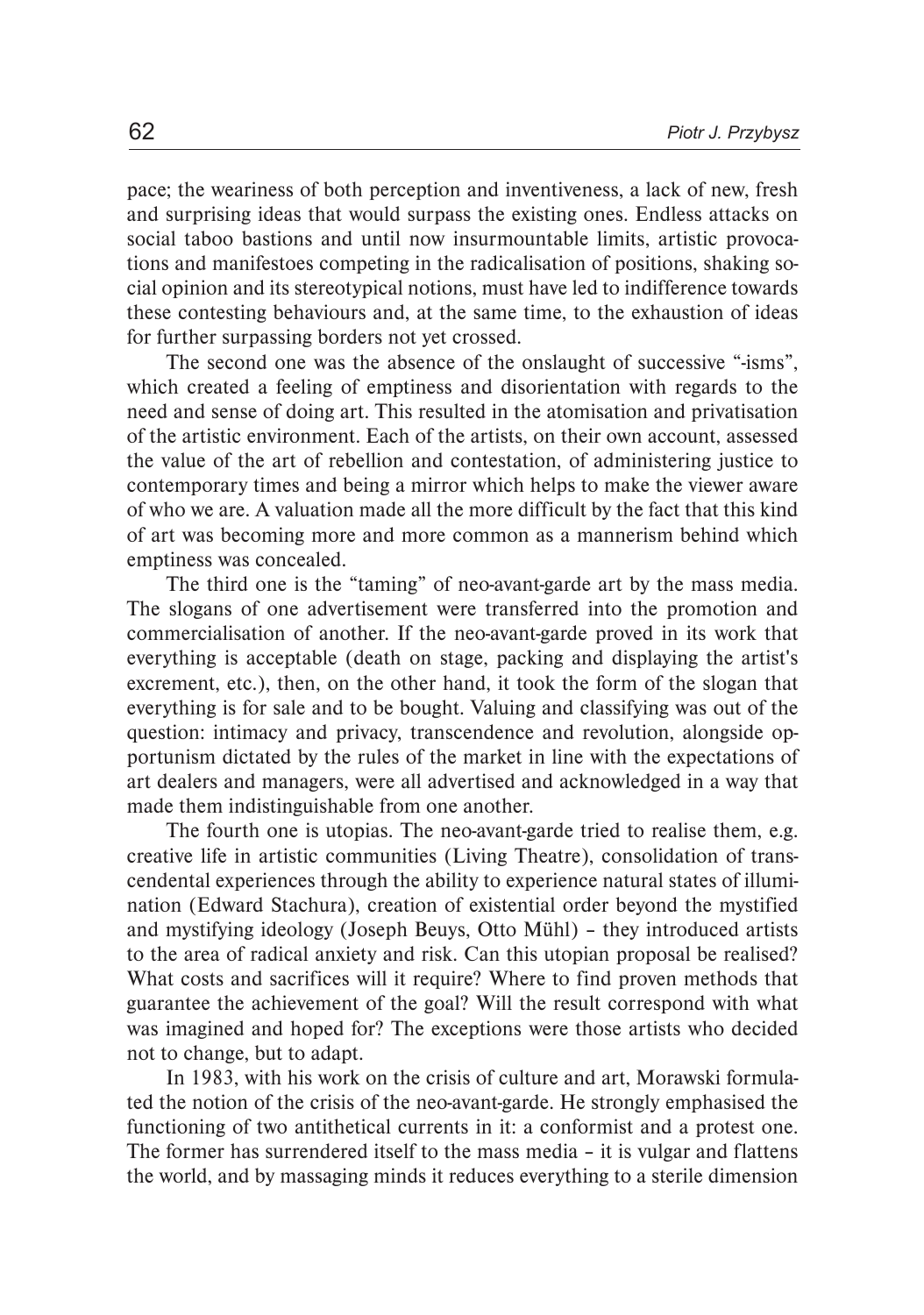where truths are formulated in such a way that reception does not pose too many difficulties. The latter is rebellious against the existing reality, homogenisation and artificial unification of values. It constantly tears off masks and denounces the fraudulent mechanisms of social life, striving to achieve maximum self-awareness.

In the 1980s, which perfectly corresponds with his later reflections on postmodern art, Morawski emphasised that the creators of the neo-avant-garde are beginning to reach for old means of (aesthetic) expression, abandoning the effort of self-reflection, withdrawing to their own privacy and concentrating on the present moment. There is growing awareness in this milieu of the meagre effects of the neo-avant-garde and world view proposals resembling "squaring the circle". In the end, the posing of artists as philosophers proved the total dilettantism of the former. Instead of developing hitherto authentic neo-avantgarde phenomena, their "rehashes" appeared. Morawski called such artists legions of people impersonating the neo-avant-garde and making a "cloudy foam" out of it. "[...] these young artists choose, against all appearances of rebelliousness, the most comfortable and easiest attitude. It is better to hide in one's den, as the walls of this terrible civilisation are unbreakable and the artists' immediate predecessors hit their heads against them many times."8 Thus, the new variety of the 1980s neo-avant-garde in relation to earlier years is epigone. In Morawski's eyes, the neo-avant-garde of the 1980s is interesting in the same way as cowardice and rejection are interesting, but still inspires admiration and reflection despite its gibberish and defeat. He passionately dotted the i's and crossed the t's, writing: "In January 1983, I can say that this type of art sensu stricto and traditional activity [...] seem to me a narcotic eruption of laughter in a ... cemetery"9. On the other hand, he increasingly specified and differentiated what is included within the concept of the neo-avant-garde and defined what its value depends on. In a text from 1985, he stated that "The neo-avant-garde closes a cultural cycle, develops what was originally manifested in the avant-garde, but also announces something the shape of which cannot be grasped today. If, after avant-garde inspirations dried up, its traces and influences functioned in the interval (the theatre of the absurd, Beckett, nouveau roman) and did not disappear even in the 1950s and 1960s when a new formation had already been constituted, also the new artistic subculture from the years 1955-1980, even if it further stiffens and is deprived of its élan vital, will most probably not disappear completely in the next two decades. In any case, it is not up to us to pronounce a death verdict on it. In fact, this would indirectly be a verdict on

Ibid., p. 13. 8

Ibid., p. 14. 9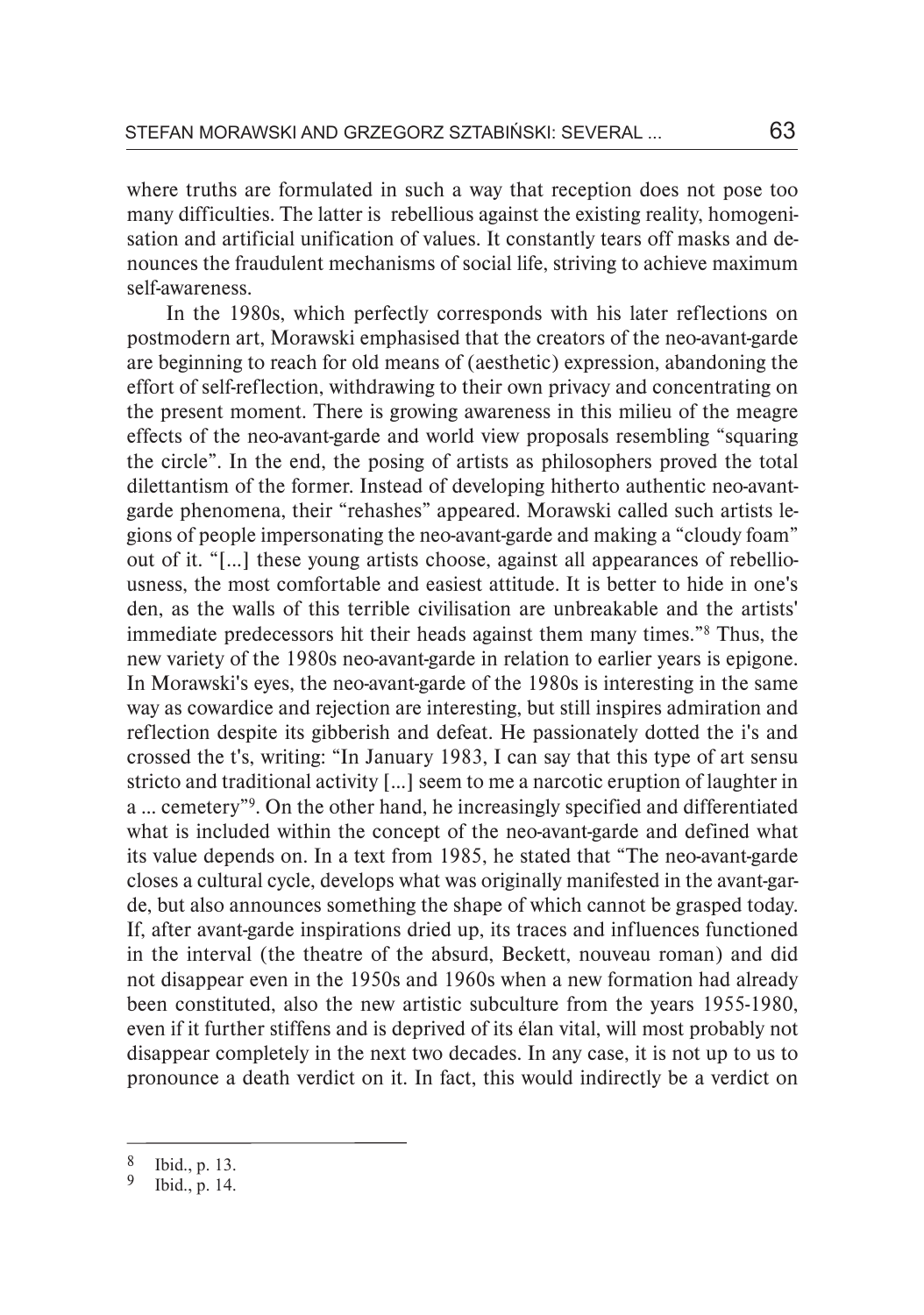our turbulent and tragic experience from the time of a historical Calvary and civilizational convulsions."<sup>10</sup>

At the end of the 1980s, Morawski noticed a current in the neo-avant-garde which anticipated the approaching postmodern art and this was to a large extent what the above criticism referred to. Moreover, according to Morawski, the art whose foundation was contestation was still alive. The basic assumptions of his stance towards postmodernism developed later were put in order in the article *Komentarz do kwestii postmodernizmu* (1990). In it, the author withdrew from identifying postmodernism with the neo-avant-garde, stating that neo-avant-garde art is a continuation (defence) of modernist heritage or anticipation (and nothing more) of the postmodernist formation. He also defined the genesis of postmodernism, the forerunner of which was neo-avant-garde art described as conformist, as opposed to the works of contestation art. Of the models identified there, the pop-art model, i.e. works of pop- and hyperrealist art, was the closest to the new formation.

#### Does the avant-garde still exist at all?

Morawski formulated this question during a lecture given at Galeria Działań in Warsaw, at the opening of an exhibition of works by Jan Chwałczyk, Wanda Gołkowska, Julian H. Raczko and Grzegorz Sztabiński (1993).11 He addressed these words to artists whose works fit into the model of contestation art, whose value, in his opinion, increased especially in confrontation with postmodern art. This is because, according to Morawski, postmodern art was mainly connected with commercialism and the consumer society of postmodern culture. A good example of this are the works of Jeff Koons and Marc Kostabi, who make art for money and popularity. Their art is characterised by unreflectiveness and its value is determined by the laws of the market, where supply and demand play a key role. Morawski pointed out that the avant-garde is not a futile and exhausted formation, and, what is more, it requires intellectual effort, which is difficult to assume in the case of postmodern artists. In the case of the neo-avant-garde, we are dealing with the ethos of the artist outside art. Ethos may be understood in two ways: as the rules of behaviour and coexistence (analogous to decorum), or as a consciously chosen set of values, according to which one should live, regardless of how things are around us. The differences Morawski pointed out between these two notions of ethos are: in the case of the former, obligations are absorbed by the empirics of everyday

Ibid., p. 26. 10

<sup>&</sup>lt;sup>11</sup> See S. Morawski, Artyści awangardy w okresie postmodernizmu, "Exit. Nowa Sztuka" 1993, no. 4, pp. 652-654.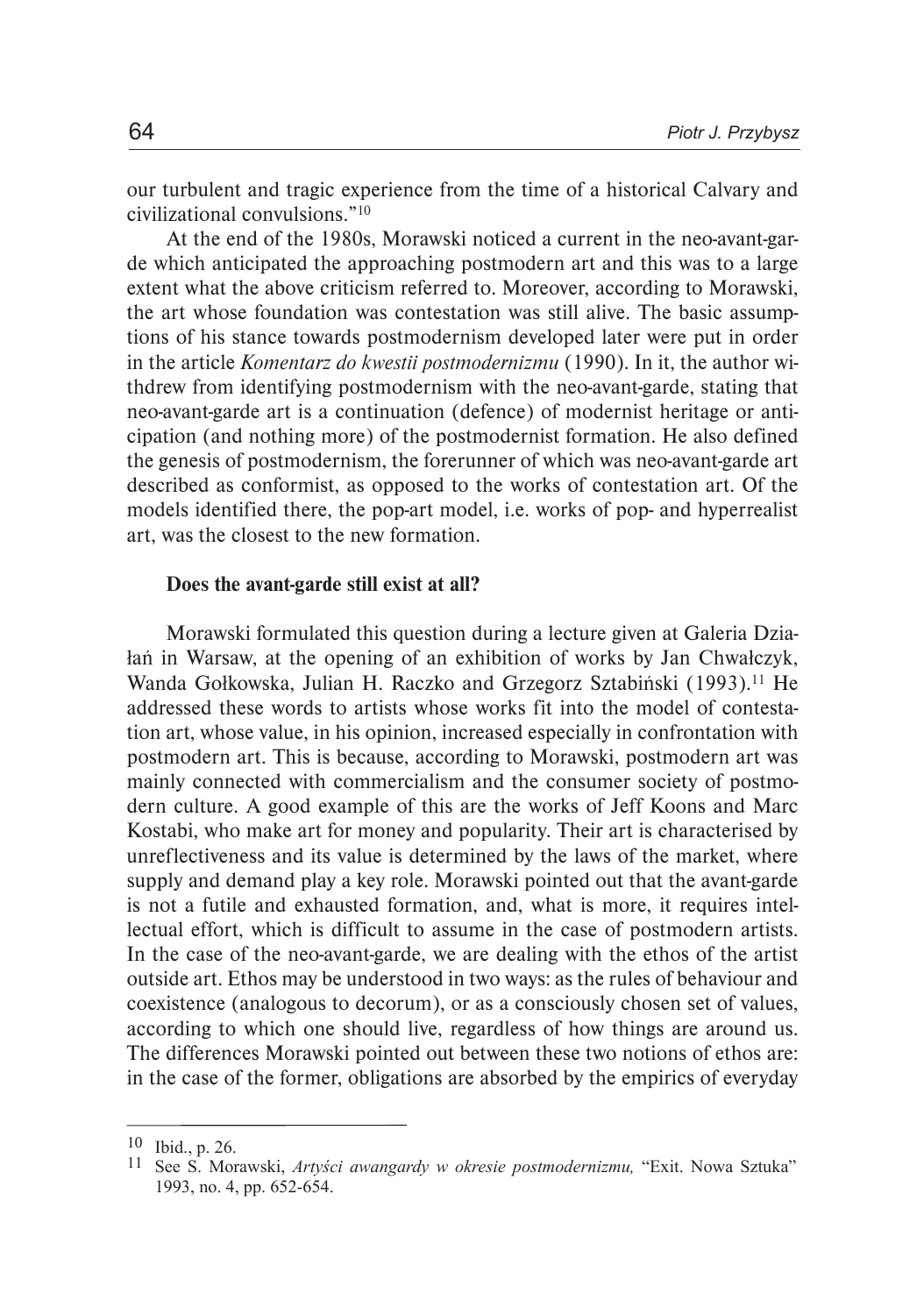life, while in the case of the latter – we are dealing with an irremovable tension between how one is and what one can be.<sup>12</sup> In art, the former understanding of ethos will boil down to a perpetual analysis of similarities and differences in moral values, while the latter will involve a world view analysis of the substructure of a work of art and an analysis through the work of art of its creator.<sup>13</sup> What follows from ethos thus applied is that "Artists are engaged in creative activity, they have their own way of seeing the world, they still aim to give it a sensory-tactile expression. I would say they think with their skin, they think with their whole selves and, at the same time, beyond art. They go out towards life, towards thought that embraces our reality, that touches the sense of all human existence."14 In the conclusion found in the earlier text, Morawski stated that this variety of neo-avant-garde artists are "[...] the diametric pole of neo-decadence and deserve, especially if they themselves sketch this ethos, the highest respect."15 During the aforementioned lecture, Morawski included Magdalena Abakanowicz, Jerzy Grotowski, Józef Robakowski, Zbigniew Warpechowski, Jerzy Kalina, Grzegorz Sztabiński, Jan Chwałczyk, Wanda Gołkowska and Julian H. Raczko among these artists in Poland. It was this type of work that Morawski was in favour of and supported. He believed that the attitude of these artists was heroic, as it consciously opposed the hierarchy of values of the consumer society of postmodern culture. It is a choice of the kind of art which I am in favour of and not one that is imposed on me by the market, demand and supply. Morawski's sympathy with these artists also stemmed from the fact that they did not use art to entertain their audiences or to intrusively moralise. They fulfilled the condition of what a neo-avant-garde artist is supposed to be: "[...] they are to be philosophical in their own way. They have to be seekers of what they can offer to others and say: Try! you will follow me or you will leave me... but I propose to you >a venture of heart and mind<, for the artist is to stimulate one to reflect on the world, to ask: what is going on?"16 Thus, the demands Morawski placed on neo-avant-garde artists were high and fully justified. Such were also the demands he placed on the art practised by Grzegorz Sztabiński.

<sup>&</sup>lt;sup>12</sup> S. Morawski distinguished the following types of postmodern art: kitsch (Jeff Koons, Haim Steinbach), plagiarism (Mark Bidlo, Sherrie Levin, Mark Kostabi), eclecticism (David Salle, E. Cucchi, Richard Prince) and mythography of the postmodern artist (Julian Schnabel, Cindy Sherman, Eric Fischl).

See S. Morawski, *O etosie artysty poza sztuką*, "Znak" 1984, no. 7, pp. 918-928; S. Mo-13 rawski, *Od ethosu sztuki do ethosu artysty poza sztuką*, in: *Etos sztuki*, ed. M. Gołaszewska, PWN, Warszawa – Kraków 1985, pp. 61 – 99. These problems were referred to by G. Sztabiński, *Kultura ponowoczesna a etos sztuki*, "Zeszyty Artystyczne" 2013, no. 23, pp. 129-134.

S. Morawski, *Artyści awangardy*…, p. 653. 14

S. Morawski, *Od ethosu sztuki do ethosu artysty*…, p. 99. 15

S. Morawski, *Artyści awangardy*…, p. 654. 16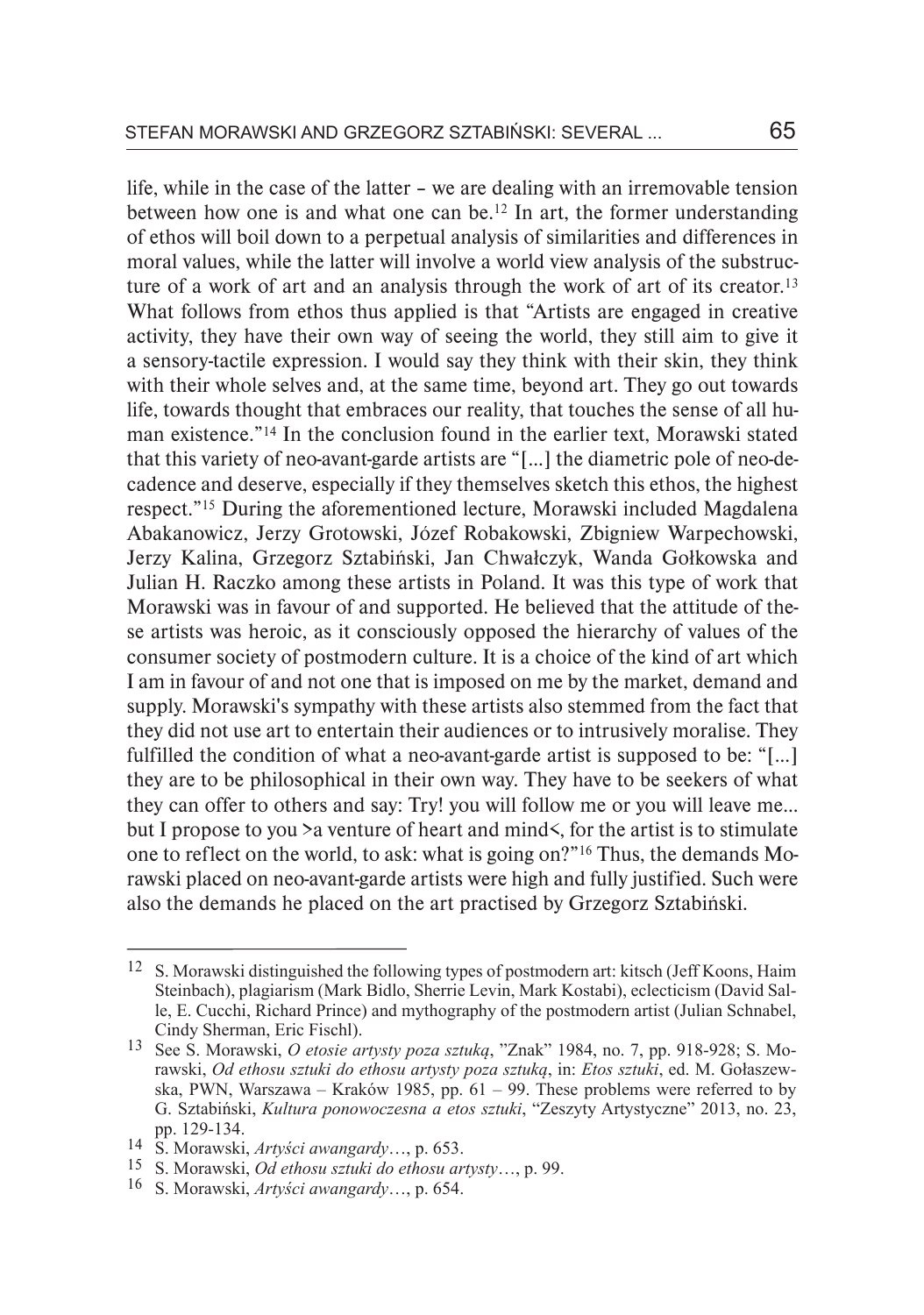#### Grzegorz Sztabiński's art through the eyes of Stefan Morawski

When we read the exhibition catalogue: *Retrospekcja. Grzegorz Sztabiński: obrazy, rysunki, instalacje* (7.12.2006-14.01.2007)17, after the introductory text by Grzegorz Sztabiński explaining the essential elements of his art, the second person to "take the floor" is Stefan Morawski.18 This can hardly be regarded as a coincidence and I am inclined to believe that his statement was really important for Grzegorz Sztabiński. At the outset, it should be pointed out that this is a critical position. On the one hand, Morawski appreciates the artist's achievements; on the other hand, he shows weaknesses underlying Sztabiński's decisions. Secondly, it ought to be noted that despite the fact that the text had been written ten years before the exhibition *Retrospekcja. Grzegorz Sztabiński: obrazy, rysunki, instalacje*, it still remained relevant and touched upon the key problems.

Morawski's starting point is the location of Sztabiński's work. It is "a quest for correspondences between the mental landscape and the visual landscape ."<sup>19</sup> This is an important decision, as we enter the sphere of competences of an artist who combines two roles. The first one is the role of a problem-solving philosopher who, for the categories of finite-infinite, identity-changing, partwhole, eternal return, seeks the sense, scope and meaning of the concept. The second is that of an artist who seeks the best possible way of representation for these abstract notions in the concrete-sensual area. It is the author's conscious and consistent choice. In order not to trouble the imagination of the viewer, Sztabiński resigns from allegory, symbol and metaphor. As Morawski writes, "the question as to whether an idea can be presented or visualized is at stake here".<sup>20</sup> Everything is subordinated to this – colour, which is supposed to be a subtle complement; the outline of a tree, which refers to the tree and nothing more. Successive multiplications, permutations and geometric modifications provide an impression of order and from this comes clarity, logic and consistency. This is building a world in which the tension between the counterpoint of the visual and the idea completes the contour of the tree. It is, I believe, a reference to the ultimate instance – reality (res) which subjects all procedures to its own proper verification. In it, the idea of geometry (point, segment,

See *Retrospekcja. Grzegorz Sztabiński: obrazy, rysunki, instalacje*, ed. E. Fuchs, G. Sztabiński, Miejska Galeria Sztuki w Łodzi, Łódź 2006. 17

The text was previously published: S. Morawski, *O twórczości Grzegorza Sztabińskiego*, 18 exh. cat., Łódź 1986. Stefan Morawski died on 2 December 2004.

S. Morawski, [untitled], in: *Retrospekcja. Grzegorz Sztabiński: obrazy, rysunki, instalacje,*  19 ed. E. Fuchs, G. Sztabiński, Miejska Galeria Sztuki w Łodzi, Łódź 2006, p. 20.

<sup>66</sup>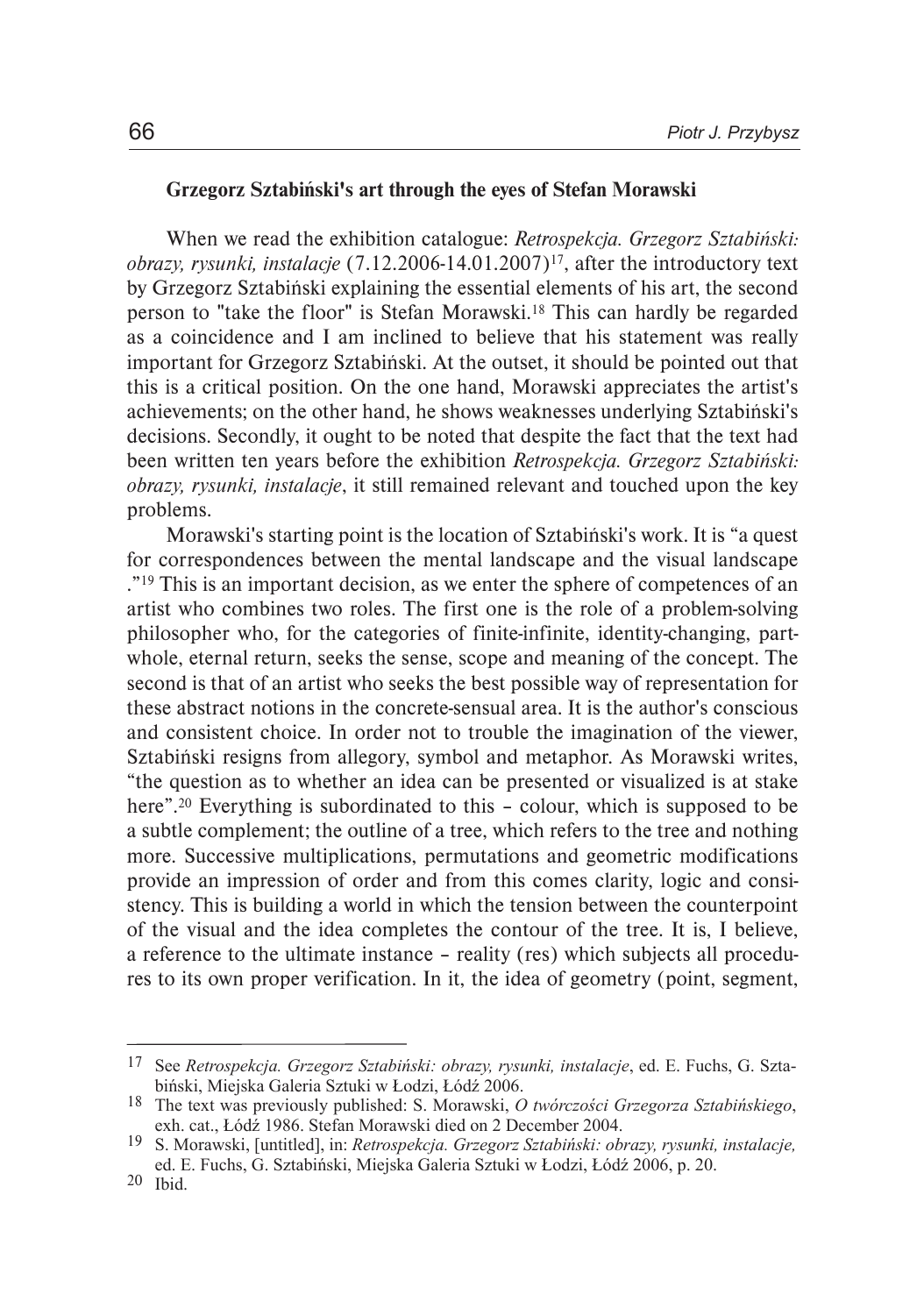line, parallel, circle, square, rectangle, etc.) meets in structures experienced in nature. These elements can be seen, for example, in snowflakes, crystals or, as in "logical landscapes", contours or silhouettes. It is a clash with purely abstract disciplines, such as mathematics or formal logic, where it is indeed important that the viewer comes into contact with visual elements of reality. Therefore, it is not surprising that we are not dealing here with a literal quotation of qualitative-material features of objects, but with real objects abstracted from certain features. Sztabiński emphasises his choice of the second solution: "In logical landscapes, I choose the second possibility, but never breaking the total bond with nature consisting in partial, even minimal analogy."<sup>21</sup> Morawski calls this fascinating combination of two elements "positive actions" (rationally justified ones) and "negative actions" (intuitive, irrational ones). "In the former, reason is the absolute legislator, the latter are directed by intuition which destroys intentional order."22 The relationships between these two elements are dictated by the rules of the game peculiar to them, which in fact comes down to a game without rules, as exemplified by *Poszukiwanie pejzażu absolutnego* (1978). Here we reach the point that will be the subject of Sztabiński's further reflections, namely the fallibility of logos as a sphere of human cognition and understanding. It turns out to be unreliable and the mechanisms governing it are not entirely clear and conscious, which "reveals the mysterious <<alchemy>> of Logos."23 Therefore, the search for the absolute landscape "[...] appears to be mythical. Imagination takes its revenge on seemingly omnipotent reason and offers an alliance at the same time,"24 Morawski states. Hence, Morawski does not believe in Sztabiński's declaration that in his work there is coherence between the iconic sign (what is given in a picture) and its commentary (the idea which it is supposed to be the sign of). This inconsistency is deepened by the implementation which benefits from quality and aesthetic values. "The observer [...] will initially react to the qualities of a work of art, missing what is most important for the artist."25 Moreover, it is worth noting that beyond the viewer there is the game the artist plays in the creative process. The game with oneself which Morawski emphasised was particularly important for Sztabiński. It is not about the final result – the work of art – but about the process that leads the artist to it. The accusation of a lack of coherence between the iconic

G. Sztabiński, [untitled], G. Sztabiński: *Pejzaże Logiczne*, GN [nieco gniewnych] Art Gal-21 lery of the Association of Polish Artist Photographers and the Regional Centre for Culture, Gdańsk 1978, p. 11 [unnumbered pages].

<sup>22</sup> S. Morawski, [untitled]..., p. 20.

<sup>23</sup> Ibid., p. 21.

<sup>24</sup> Ibid.

 $25$  Ibid., p. 23.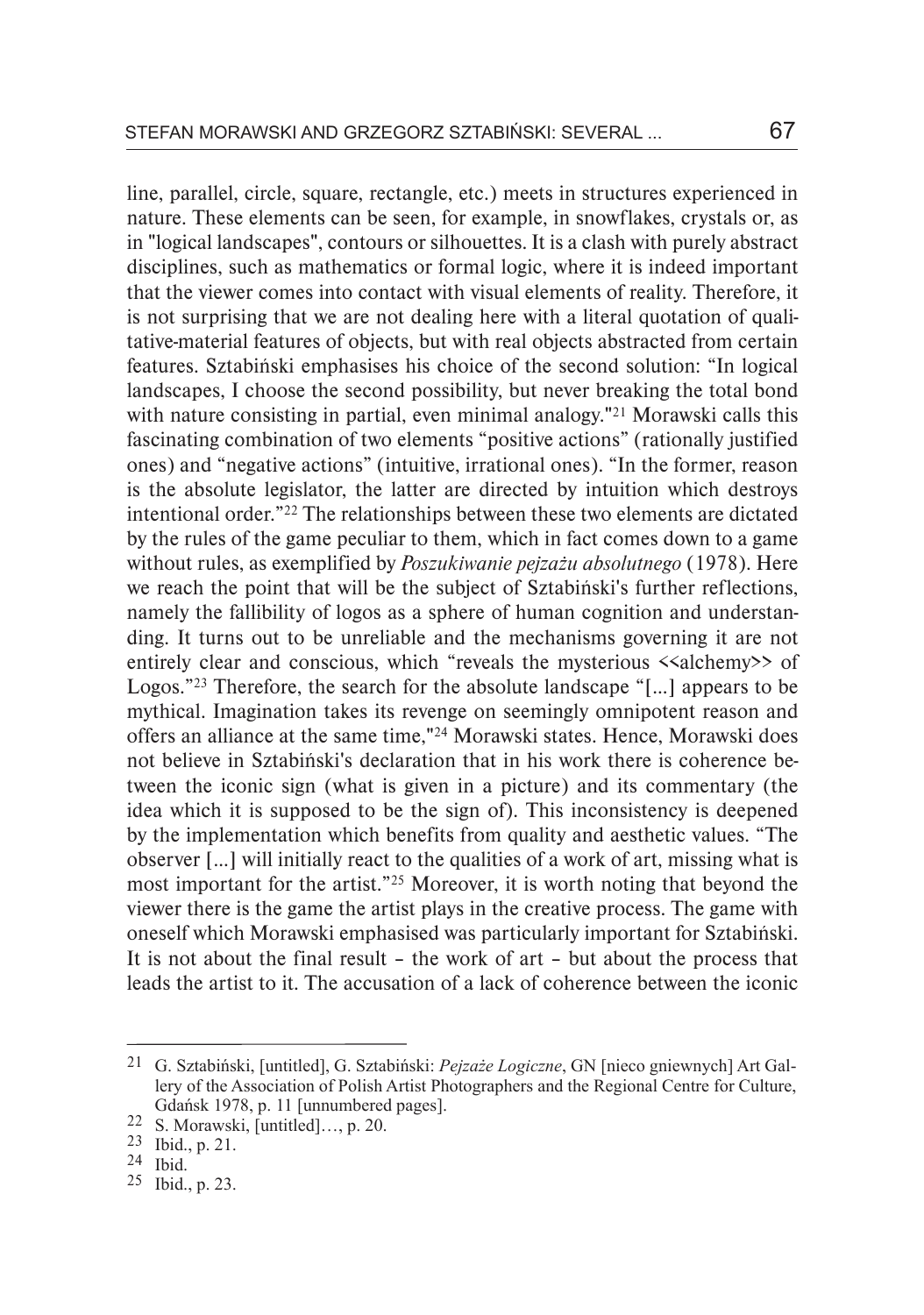sign and its commentary is at the same time an appreciation of the goal which the artist sets for himself. One can expect from oneself what is possible, which seems to be a more pragmatic choice and one that does not fall into extremes. In Morawski's eyes, a diametrically opposed attitude is worthy of the highest praise: "Sztabiński attracts me because he wants the impossible."26 Morawski's assessment of Sztabiński's work is particularly confirmed by his recent series of drawings featuring the motif of the cross. The artist undertook extremely complicated issues in it. According to Morawski, his aim was to "facilitate sensual understanding of the multiplicity of perceptions of the cross and to find some new iconic equivalent for the symbol stereotype."27 However, the Symbol-Stereotype wins in the reception of this type of artistic proposal, because it usually functions as a specifically simplified image of reality with a clear axiological orientation. This understanding of the stereotype is made more precise by the creator of this concept, Walter Lippmann: "For the most part we do not first see, and then define, we define first and then see. In the great blooming, buzzing confusion of the outer world we pick out what our culture has already defined for us, and we tend to perceive that which we have picked out in the form stereotyped for us by our culture."28 This is a very important addition. It implies that we are not able to free ourselves from the tendency to use stereotypes, which is indicated by the majority of researchers dealing with this issue. Stereotypes serve as ready-made systems of reference, they enable the construction of accepted and expected reality, and facilitate communication.29 In Morawski's eyes, the fact "that Sztabiński has decided to work upon ideas which trouble the human most and that he, in his alchemical melting pot, transforms them into a concrete and sensual substance, should be regarded as an endeavour of an extremely valuable quality."30 On the other hand, neither Sztabiński, nor Morawski see the effects of neo-avant-garde art as its key value.

#### On the value of neo-avant-garde art in confrontation with postmodernism

For Morawski, who is in favour of historical and cultural relativism, relationships between art and the historical and cultural context are of interest. Therefore, he considers the neo-avant-garde in relation to social, political and

 $26$  Ibid.

<sup>27</sup> Ibid., p. 24.

W. Lippmann, *Public Opinion*, Macmillan, New York 1922, p. 52 https://www.gutenberg. 28 org/ebooks/6456 (accessed: 28.07.2021).

I write more on this subject in: P. J. Przybysz, *O nieusuwalności stereotypów i tożsamości*  29 *zbiorowej*, in: *Estetyka i filozofia sztuki. Tradycje, przecięcia, perspektywy. Księga jubileuszowa z okazji pięćdziesięciolecia pracy naukowej prof. Bohdana Dziemidok*, ed. M. Bokiniec, P. J. Przybysz, Wydawnictwo Uniwersytetu Gdańskiego, Gdańsk 2009, pp. 173-184.

<sup>30</sup> S. Morawski, [Untitled]..., p. 24.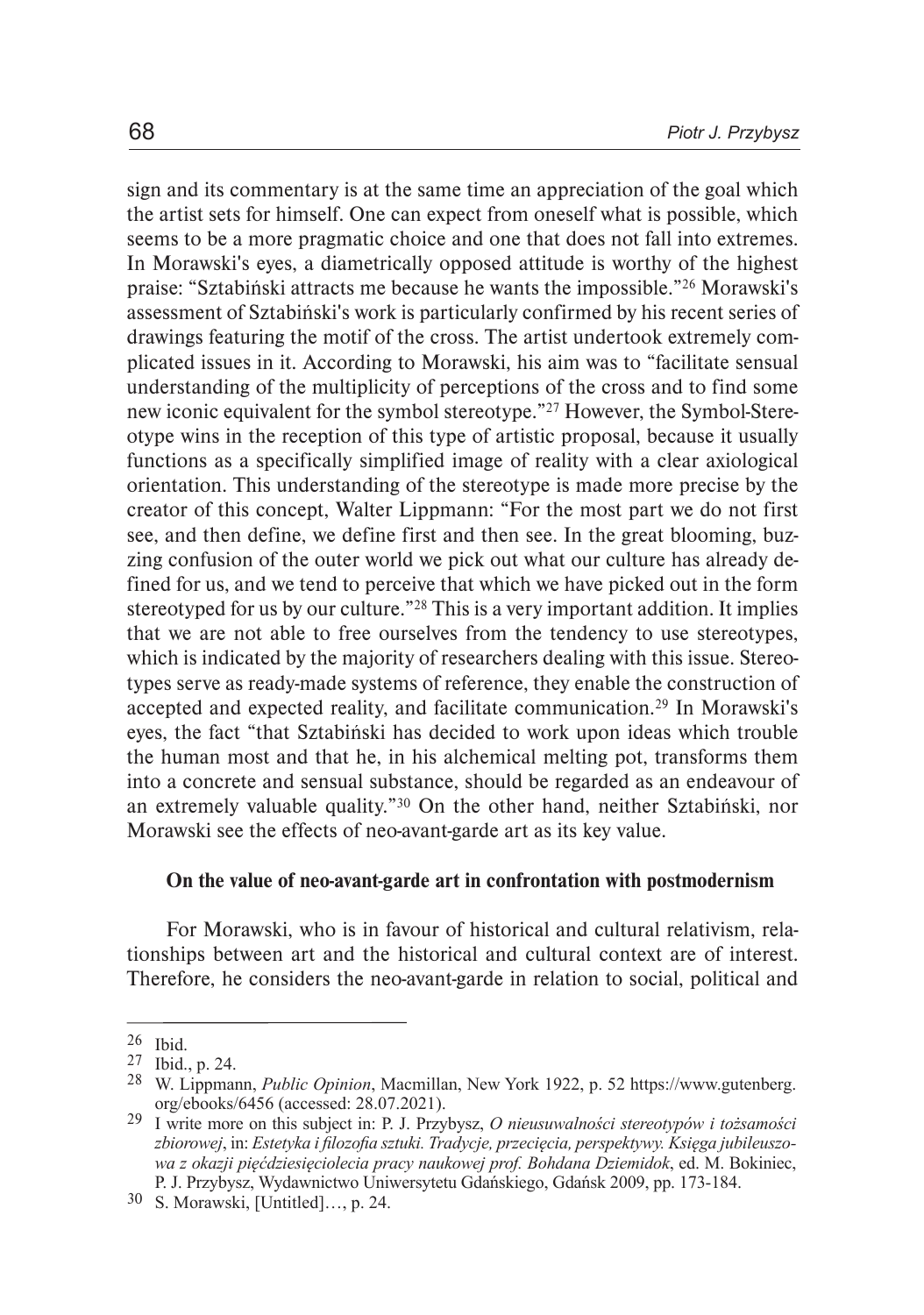ideological issues which constitute its immanent elements. This provides better understanding of what one is dealing with and gives them an opportunity to forecast the way forward. The core of this position is the axiological dimension. It is in this area that each individual, according to his or her own abilities, but also together with others, builds what we call the human in us, as opposed to the fauna and flora. For centuries, art has used aesthetic qualities and values for this purpose. After the Second World War this became problematic and the anxiety, rebellion and opposition expressed in the neo-avant-garde, which Morawski valued, was, among other things, a way of breaking out of the onedimensional existence that Herbert Marcuse wrote about. Therefore, the neoavant-garde becomes not so much an artistic as an ideological movement, characterised by a specific way of thinking and feeling about reality, and proposes specific norms of life for itself.

For Sztabiński, who practised post-conceptual art, the aim was to achieve full coherence between the sign and the idea. It is not about producing a material object, but about transferring one's activity "[...] to the area of conceptual games, [...] beyond the traditional boundaries of the artist's notion,"31 which has its foundations in the works and theoretical solutions of Joseph Kosuth. What is common here is the conviction that art is a terrain for taking up philosophical issues. In the avant-garde, this happens thanks to a redefinition, as Sztabiński puts it, of the notion of art. The beginnings of defining both art and the artist took place in ancient Greek culture, while a breakthrough came in the Renaissance. The next phase after redefinition is connected with postmodern art and Sztabiński called it undefinition.32 It is in strict opposition to redefinition. Values appreciated by Sztabiński in avant-garde art and the artist's ethos, such as authenticity, identity, freedom, order and clarity, are replaced by others. Identity in art is replaced by the aspiration to adapt to the world surrounding the artist. As Zygmunt Bauman diagnosed it, identity ceases to be our skin and becomes our robe "so that it does not cling too tightly to the body, so that when the need or desire arises we can get rid of it as easily as we take off a sweaty shirt."33 The freedom to be oneself becomes schizophrenic freedom to take elements of foreign creativity and treat them as one's own (Robert Mapplethorpe, Sherrie Levine). This clearly calls authenticity into question, which

G. Sztabiński, *Inne idee awangardy. Wspólnota, wolność, autorytet*, Wydawnictwo Neri-31 ton, Warszawa 2011, p. 28.

Sztabiński discusses this issue, among others, in: G. Sztabiński, *Wstęp. Artysta: definiowa-*32 *nie, redefiniowanie, oddefiniowanie*, in: G. Sztabiński, *Inne idee awangardy* …, pp. 13-34; G. Sztabiński, *Artysta: definiowanie, redefiniowanie, oddefiniowanie*, "Dyskurs" 2004/5, no. 2, pp. 159-180; G. Sztabiński, *Oddefiniowanie artysty*, "Sztuka i Filozofia" 2010, no. 36, pp. 21-29.

<sup>&</sup>lt;sup>33</sup> Z. Bauman, Ponowoczesność jako źródło cierpienia, Wydawnictwo Sic!, Warszawa 2000, p. 143.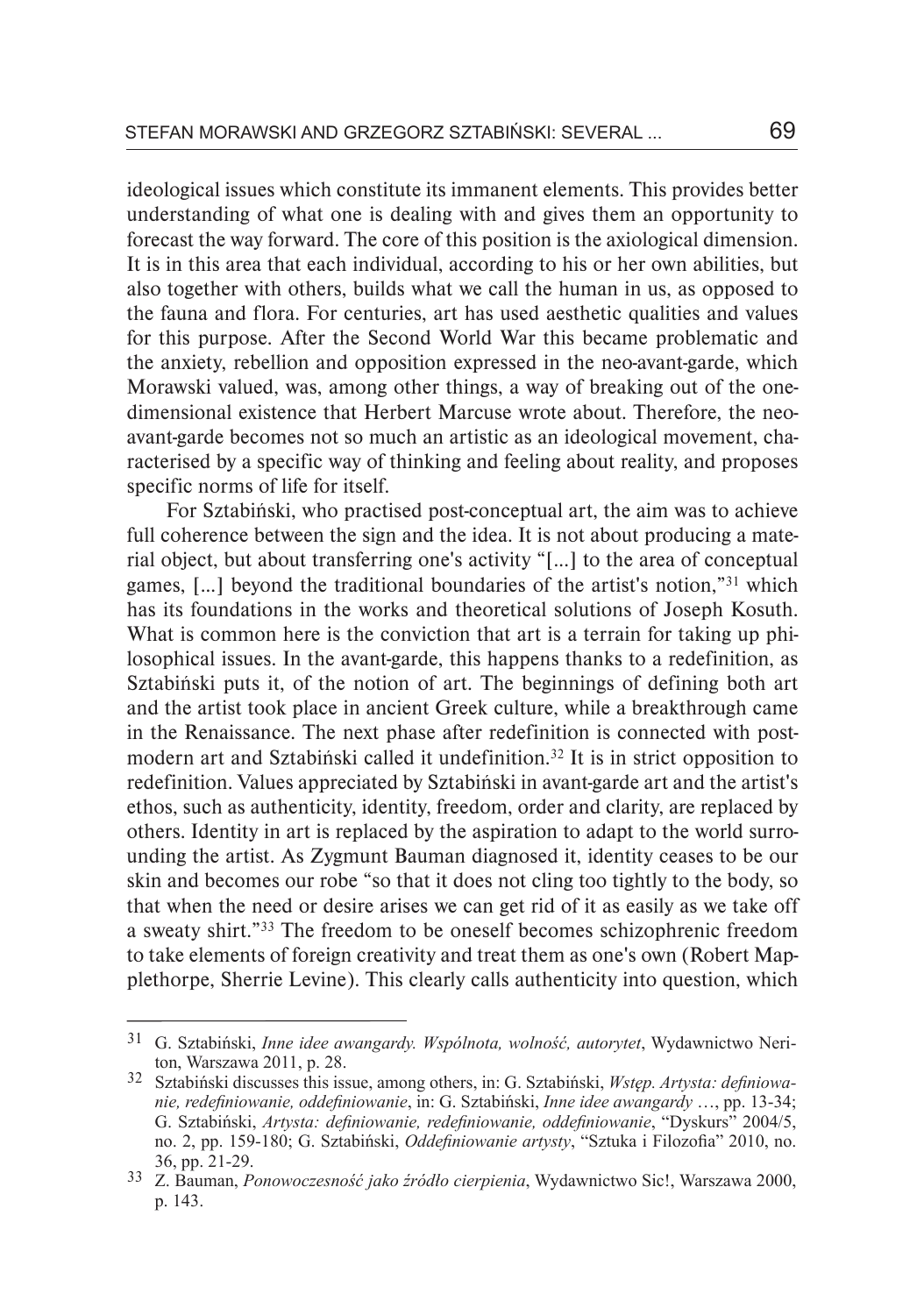is to say that in this case we are not dealing with the counterfeiting of someone or something and this does not raise any doubts. Clarity, focus and precision are replaced with categories such as relativity, ambiguity, fluidity and irony. "The demise of the avant-garde is also the demise of principles to which the artist must conform, the demise of the search for patterns which are to order behaviour, the demise of the postulate of clearly defining aims and the necessity to justify them. All aspirations, all values are equal in postmodernism, and for this reason one can freely oscillate or drift between them."34 The artist's freedom, as Sztabiński particularly emphasized, is the courage to reject authorities, to criticise society while searching for principles that should be universally binding. It is also ideological commitment and a sense of mission, as opposed to the amoral world that is oriented towards material success. "Postmodernism is the demise of such a way of understanding the freedom of the artist<sup>"35</sup> – stated Sztabiński. Pragmatism, ad hoc practicality in behaviour and the choices made replace professed ideas and self-realisation. We witness concepts without meaning, such as: art, an artist, freedom. "As a result, defining and redefining is haphazard, ad hoc and illusory, as the notion of the artist has been definitively redefined."36

Morawski's diagnoses, in which he uses the category of postmodern artistic consciousness, complement and deepen Sztabiński's solutions. They are not contradictory – they coincide and are identical in the axiological sphere. Morawski's postmodern artistic consciousness is deeply critical of the mythology of avant-gardism. Thus, the myth of the artist-perpetual contester who, thanks to their own talent and artistic intuition, creates visions of better and happier worlds, and draws their strength from disagreement with the existing reality, was the basis of the most valuable achievements in avant-garde and neoavant-garde art, while here it is mercilessly devalued. The more effort is put into living up to the myth of the artist-perpetual contester, the easier it is to dismantle it. In confrontation with the rules of the market game, where a product is a response to created or own consumers' needs, this myth may seem at least not very pragmatic, and in further assessment - melodramatic and romantic.<sup>37</sup>

G. Sztabiński, *Wstęp. Artysta: definiowanie, redefiniowanie, oddefiniowanie*, in: G. Szta-34 biński, *Inne idee awangardy* …, p. 29.

<sup>35</sup> Ibid., p. 30.

Ibid., p. 34. 36

 $37$  I use the following texts by Stefan Morawski to reconstruct the consciousness of the postmodern artist: S. Morawski, *Mitologiczne aspekty postmodernizmu (jeden z papierków lakmusowych"kryzysu kultury")*, "Konteksty" 1996, nos. 1-2, pp. 9-13; S. Morawski, *O sytuacji artysty w świece efemeryd*, "Twórczość" 1998, no. 3, pp. 86-101; S. Morawski, *O mitologii postmodernistycznej i elicie filozoficznej*, in S. Morawski, *Niewdzięczne rysowanie mapy… O postmodernie(izmie) i kryzysie kultury*, Wydawnictwo UMK, Toruń 1999, pp. 248-272.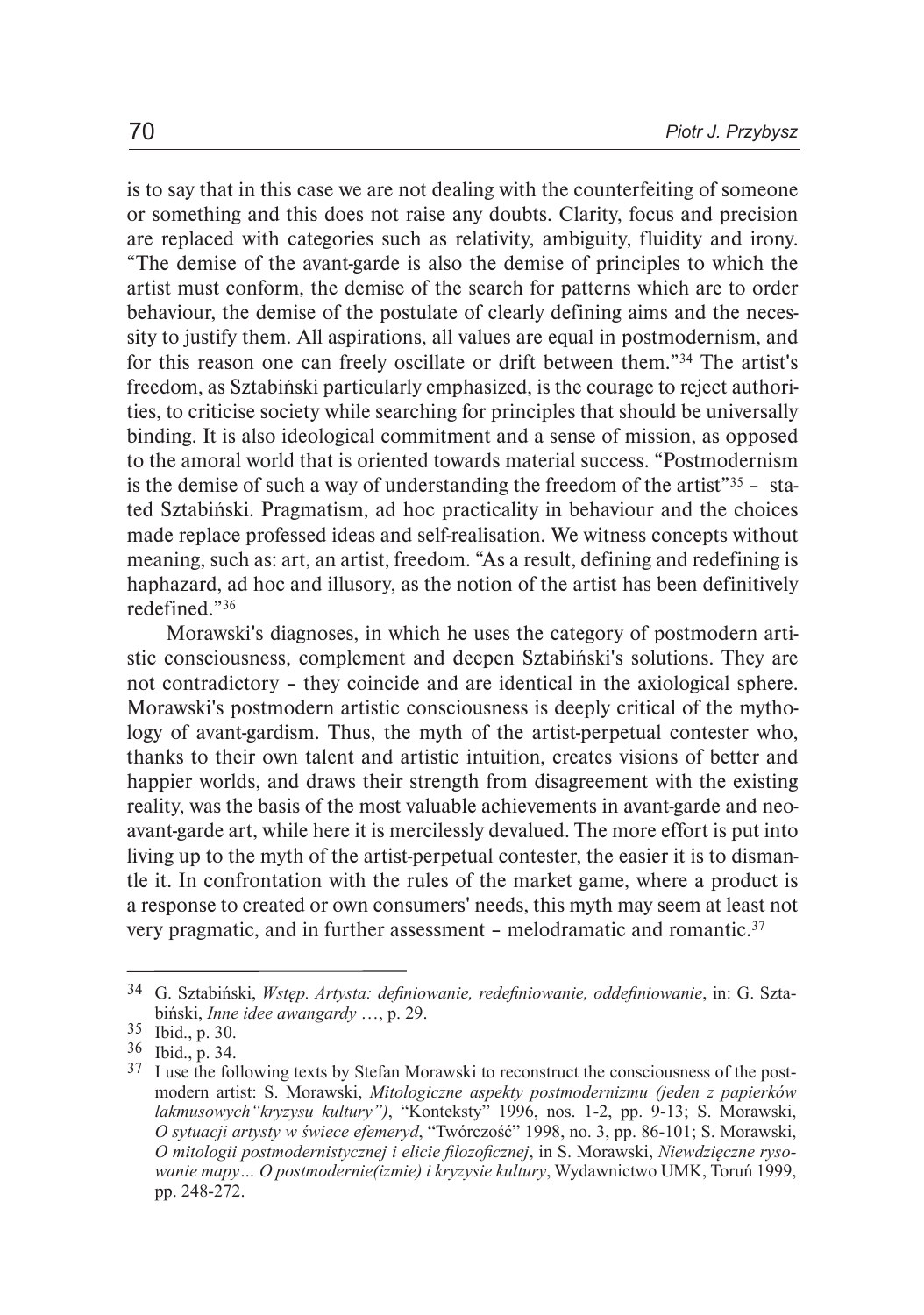The endeavours of postmodern artists who use pastiche, eclectic combining of various stylistic and semantic elements, textual or computer games, as well as include works of foreign artists as their own, or use their fragments, result from the practice of commercial and popular, or parody and nihilistic art. The source of this practice, according to Morawski, is the conviction that art has produced, in the history of its development, works that constitute the ideal of artistic possibilities. Since the most outstanding works have already been created, all that remains is to quote them, use their fragments, or copy them in their entirety and sign them. However, the postmodernist artist does not remain only in the world of quotations, pastiches or parodies of what is recognised and valuable in art. Their work remains in close connection with rules governing the market, where mass culture is the binding language. The creator produces goods that must correspond to current demand (fashion, prevailing tastes and stereotypes). Consumption, on the other hand, must provide pleasure that is not refined, derived from effort invested during contact with a work of art, but resulting from recognition of things known and commonly understood as well as from epidermal "thrills" which should be felt more and more strongly, and more and more often. Introducing questions about the meaning of life, problematizing existential experiences, doing justice to the existing reality and undermining the well-being of the viewer are out of place here and are not the subject of the game that the artist plays with the consumer in the world of supply and demand.

Both S. Morawski and G. Sztabiński understood the role and significance of the artist in neo-avant-garde art in a similar way, although they put different emphasis on it and considered these issues from different angles. The situation was similar in the case of postmodern art and what it entailed. They considered it as degradation of the status of the artist in relation to challenges posed by neo-avant-garde art. Young artists entering this world were in a particularly dangerous situation. Morawski put it as follows: "[...] it is one thing for a young artist, entering the circuit of culture, to choose a path, but it is quite another for an established artist, such as Opałka, Abakanowicz, Bresio, Warpechowski, Robakowski, Berdyszak, Sztabiński or Dłużniewski, who simply confirm and deepen an already revealed creative identity."38 What united them and what was important for them both, however, was the axiological sphere. Morawski expressed this in words that leave no room for doubt: "If my lecture is received not as the rantings of an old papa, but as a warning against the deluge or even predominance of conformist artistic attitudes, it will have served its purpose."39

\*\*\*

S. Morawski, *O sytuacji artysty*…, p. 98. 38

<sup>39</sup> Ibid., p. 101.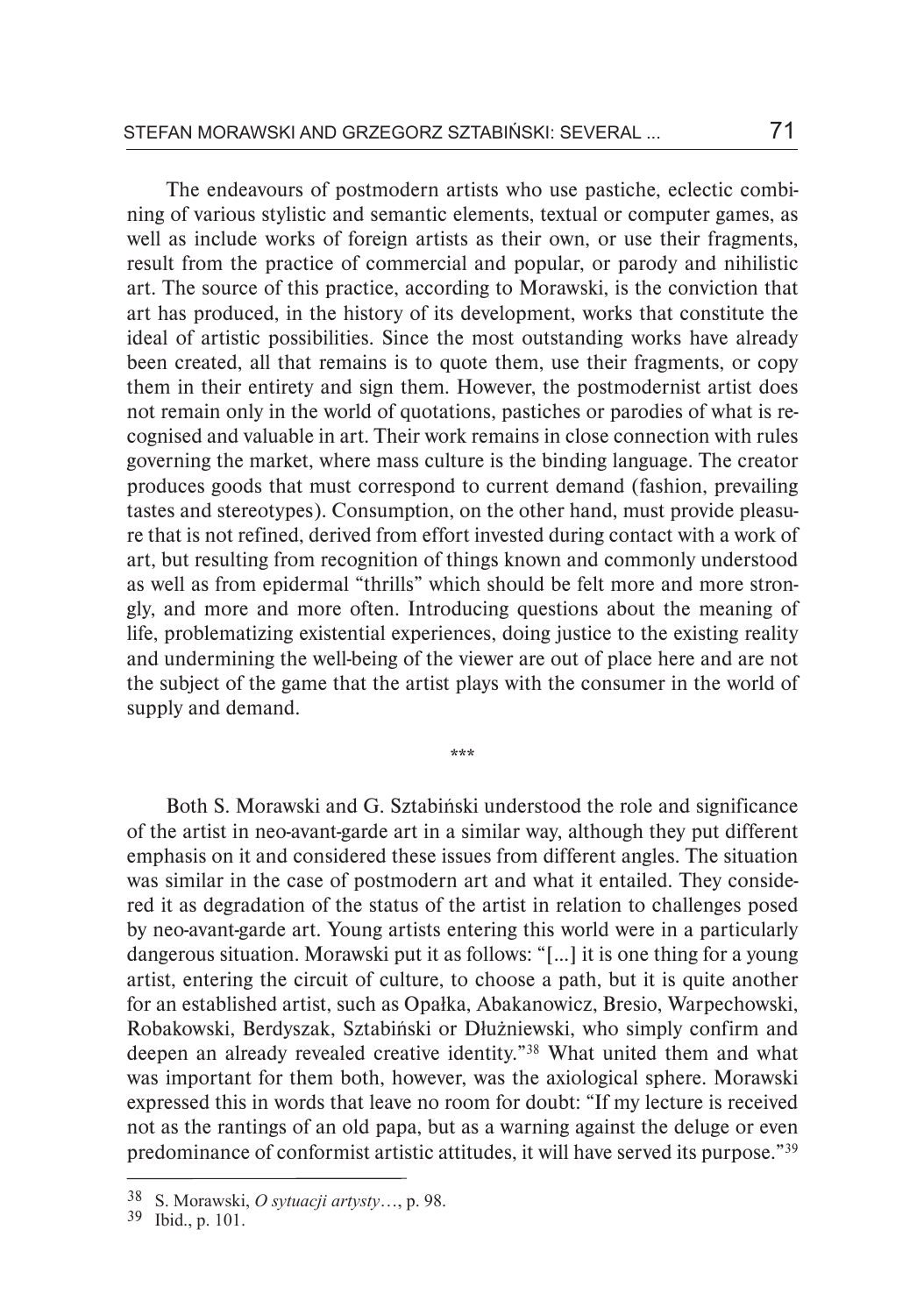I believe that this appeal to resist the temptations of practising art whose value is determined, among other things, by its market price, is still relevant and worth repeating.

## **BIBLIOGRAPHY:**

Fuchs Elżbieta, Sztabiński Grzegorz ed. (2006) *Retrospekcja. Grzegorz Sztabiński: obrazy, rysunki, instalacje*, Łódź: the City Art Gallery in Łódź.

Lippmann Walter (1922) *Public Opinion*, New York: Macmillan.

Lorenc Iwona, Sztabiński Grzegorz (2013) *Logos, Mythos and Avant-garde Art. The Philosophical and Aesthetic Views of Stefan Morawski*, [in:] *20th Century Aesthetics in Poland. Masters and Their Followers*, ed. K. Wilkoszewska, Warszawa: Semper.

Morawski Stefan (1993) *Artyści awangardy w okresie postmodernizmu* [an exhibition of works of: Jan Chwałczyk, Wanda Gotkowska, Julian H. Raczko and Grzegorz Sztabiński], "Exit", no. 4, pp. 652-654.

Morawski Stefan (1975) *Awangarda XX wieku – stara i nowa*, "Miesięcznik Literacki", no. 3, pp. 53-72.

Morawski Stefan (1989) *Coments on G. Sztabiński's self – presentation*, "Leonardo", vol. 22, no. 2.

Morawski Stefan (1987) *Czy zmierzch estetyki?*, [in:] *Zmierzch estetyki – rzekomy czy autentyczny?*, vol. 1, ed. S. Morawski, Warszawa: Czytelnik.

Morawski Stefan (1996) *Mitologiczne aspekty postmodernizmu (jeden z papierków lakmusowych "kryzysu kultury")*, "Konteksty", nos. 1 – 2.

Morawski Stefan (1985) *Na zakręcie od sztuki do po-sztuki,* Kraków: Wydawnictwo Literackie.

Morawski Stefan (1999) *Niewdzięczne rysowanie mapy… O postmodernie(izmie) i kryzysie kultury*, Toruń: Wydawnictwo UMK.

Morawski Stefan (1985) *Od ethosu sztuki do ethosu artysty poza sztuką*, [in:] *Etos sztuki*, ed. M. Gołaszewska, Warszawa – Kraków: PWN.

Morawski Stefan (1984) *O etosie artysty poza sztuką*, "Znak", no. 7, pp. 918-928.

Morawski Stefan (1985) *O słabościach praxis neoawangardowej i niedostatkach teorii awangardy*, [in:] *Wybory i ryzyka awangardy. Studia z teorii awangardy*, ed. U. Czartoryska, R. W. Kluszczyński, Warszawa – Łódź: PWN.

Morawski Stefan (1998) *O sytuacji artysty w świece efemeryd*, "Twórczość", no. 3.

Morawski Stefan (1986) *O twórczości Grzegorza Sztabińskiego*, Łódź: An individual exhibition catalogue.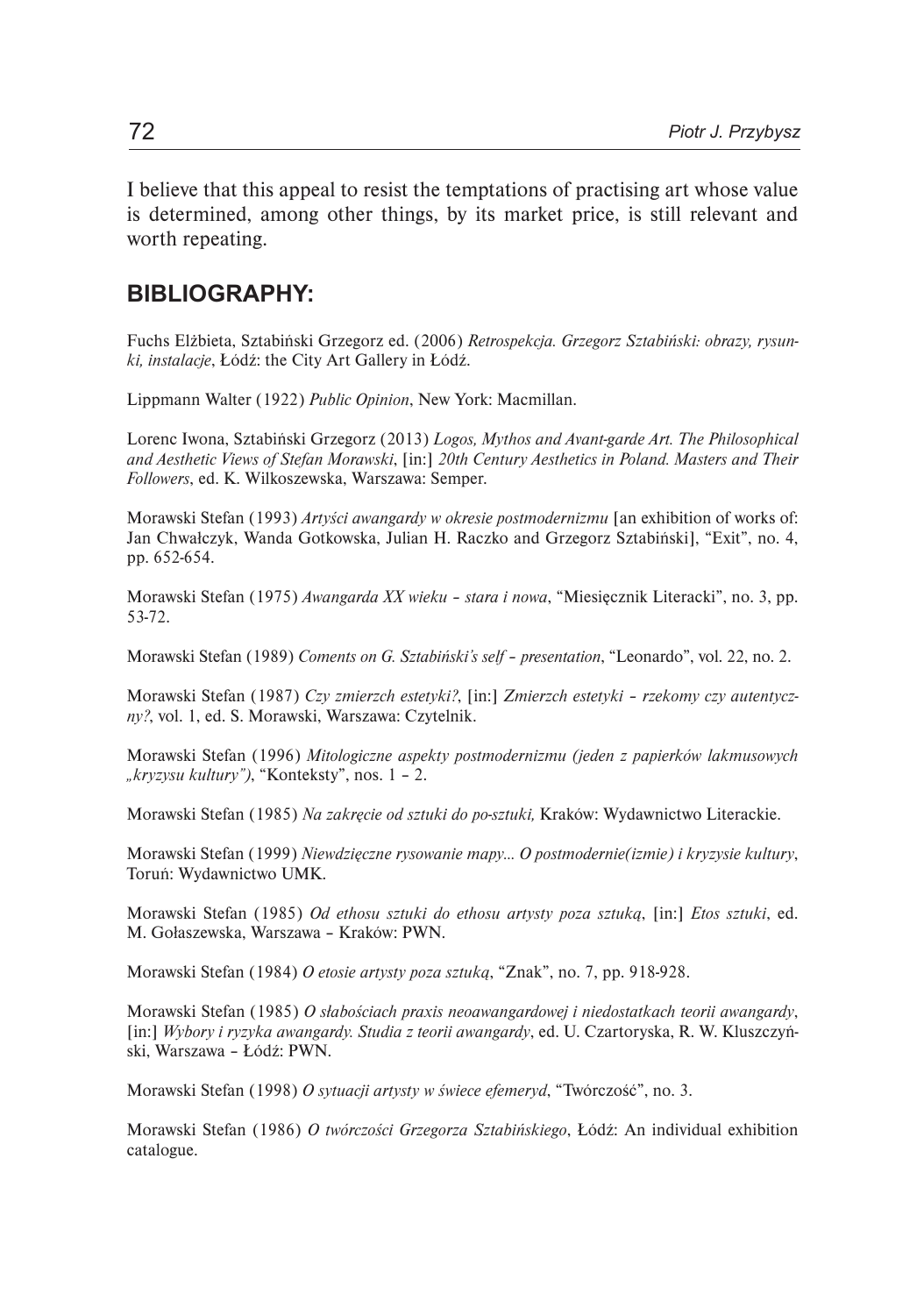Morawski Stefan (1982) *Rozmyślania bez tytułu*, [in:] *Sztuka otwarta. Parateatr II,* ed. B. Litwiniec, Wrocław: Ośrodek Teatru Otwartego "Kalambur".

Przybysz Piotr J. (2010) *Filozofia sztuki Stefana Morawskiego*, Gdańsk: słowo/obraz terytoria.

Przybysz Piotr J. (2009) *O nieusuwalności stereotypów i tożsamości zbiorowej*, [in:] *Estetyka i filozofia sztuki. Tradycje, przecięcia, perspektywy. Księga jubileuszowa z okazji pięćdziesięciolecia pracy naukowej prof. Bohdana Dziemidok*, ed. Monika Bokiniec, Piotr J. Przybysz, Gdańsk: Wydawnictwo Uniwersytetu Gdańskiego.

Sztabiński Grzegorz (2004/5), *Artysta: definiowanie, redefiniowanie, oddefiniowanie*, "Dyskurs", no. 2.

Sztabiński Grzegorz (1994) *Etos awangardy, etos filozofii a postmodernizm,* "Przegląd Filozoficzny. Nowa Seria", no. 4, pp. 89-93.

Sztabiński Grzegorz (1984), *Filozof i awangarda, [in:] Stefan Morawski – szkic do portretu. Materiały z okazji jubileuszu 60-lecia*, Łódź: Art Forum.

Sztabiński Grzegorz (2001) *Historia a kontemporaryzm. Problem wartości sztuki w świecie wolnych powiązań*, [in:] *Wobec świata wartości. Księga pamiątkowa w 45-lecie pracy Profesora Bohdana Dziemidok*, ed. H. Szabała, W. Pepliński, Gdańsk: Wydawnictwo Uniwersytetu Gdańskiego.

Sztabiński Grzegorz (2011) *Inne idee awangardy. Wspólnota, wolność, autorytet*, Warszawa: Wydawnictwo Neriton.

Sztabiński Grzegorz (2020) *Inne pojęcia estetyki*, Kraków: Universitas.

Sztabiński Grzegorz (1988) *Kryzys sztuki – kryzys estetyki*, "Studia Filozoficzne", no. 11, pp.165- -172.

Sztabiński Grzegorz (2013) *Kultura ponowoczesna a etos sztuki*, "Zeszyty Artystyczne", no. 23, pp. 129-134.

Sztabiński Grzegorz (2003) *Neoawangarda i postmodernizm. Refleksje Stefana Morawskiego nad sztuką współczesną*, [in:] *Przekraczanie estetyki*, ed. Z. Rosińska, A. Łabuńska, Warszawa: Wydział Filozofii i Socjologii Uniwersytetu Warszawskiego.

Sztabiński Grzegorz (2010), *Oddefiniowanie artysty*, "Sztuka i Filozofia", no. 36.

Sztabiński Grzegorz (1978) *Pejzaże Logiczne*, Gdańsk: GN Art Gallery of the Association of Polish Artist Photographers and the Regional Centre for Culture.

Sztabiński Grzegorz (1979) *Transcendencja 1978* [Stanisław Filko], ed. S. Filko, L. Brogowski, G. Sztabiński, Gdańsk: Galeria gn [nieco gniewnych].

Sztabiński Grzegorz (1992) *Transgresja w sztuce awangardowej a twórczość lat osiemdziesiątych*, [in:] *W kręgu zagadnień awangardy*, ed. G. Gazda, G. Szymczyk-Kluszczyńska, Łódź: Acta Universitatis Lodziensis.